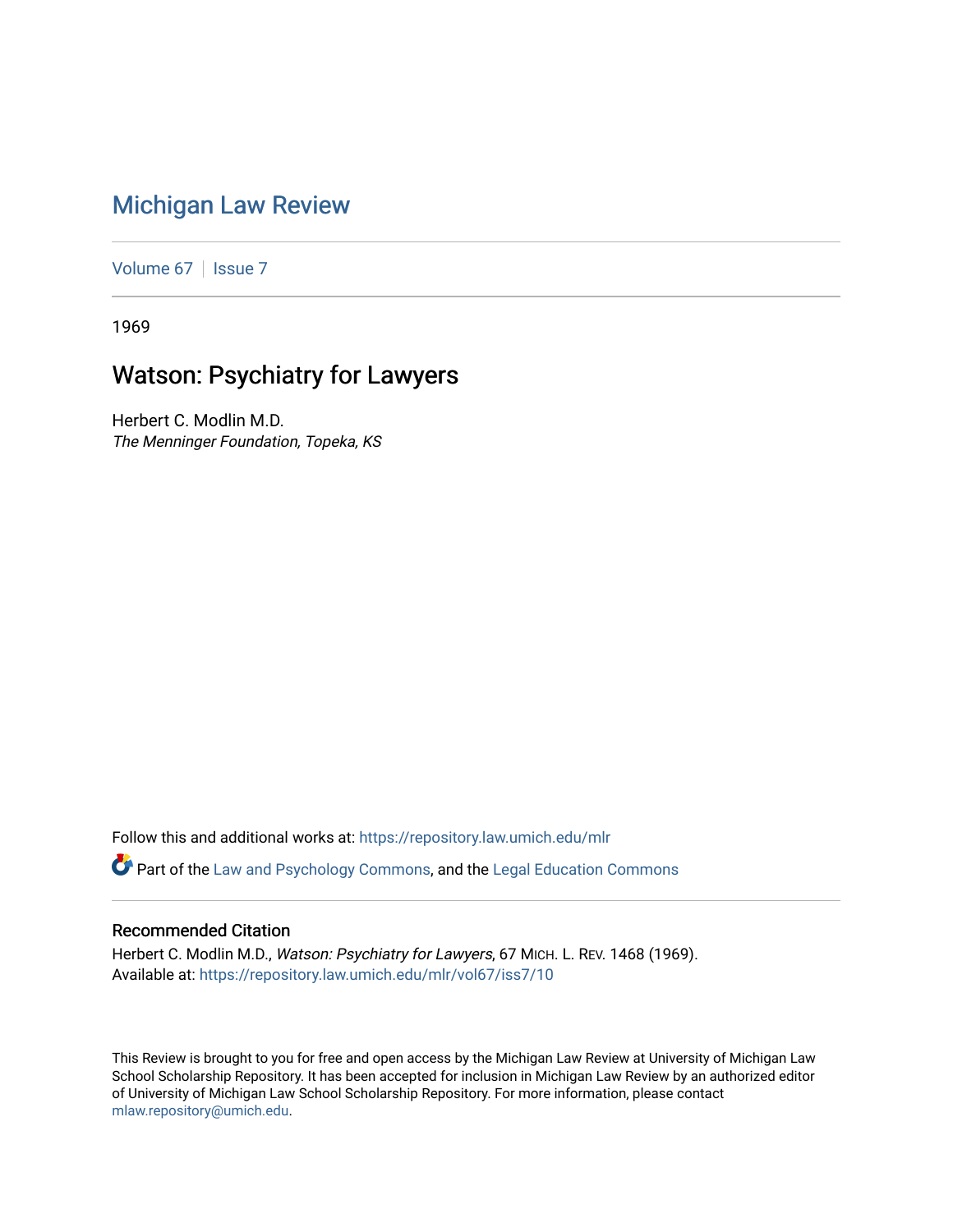PSYCHIATRY FOR LAWYERS. By *Andrew S. Watson.* New York: International Universities Press. 1968. Pp. 326. \$10.

Dr. Watson has produced, in textbook form, an excellent primer on psychoanalytic psychology. The quality of the book reflects the ten years of care and attention he gave to its preparation. Since it arises from his long and extensive work in forensic psychiatry, particularly in his teaching of law students, it is an authoritative presentation of those facets of dynamic psychiatry that he has found most helpful to the developing lawyer.

The title is broad and is likely to be interpreted by some as promise of more- than the book contains. In his preface, however, Dr. Watson states: "[I]t was decided that, instead of dealing with psychiatry from the standpoint of specific mental problems in relation to law (the traditional approach of most forensic psychiatry